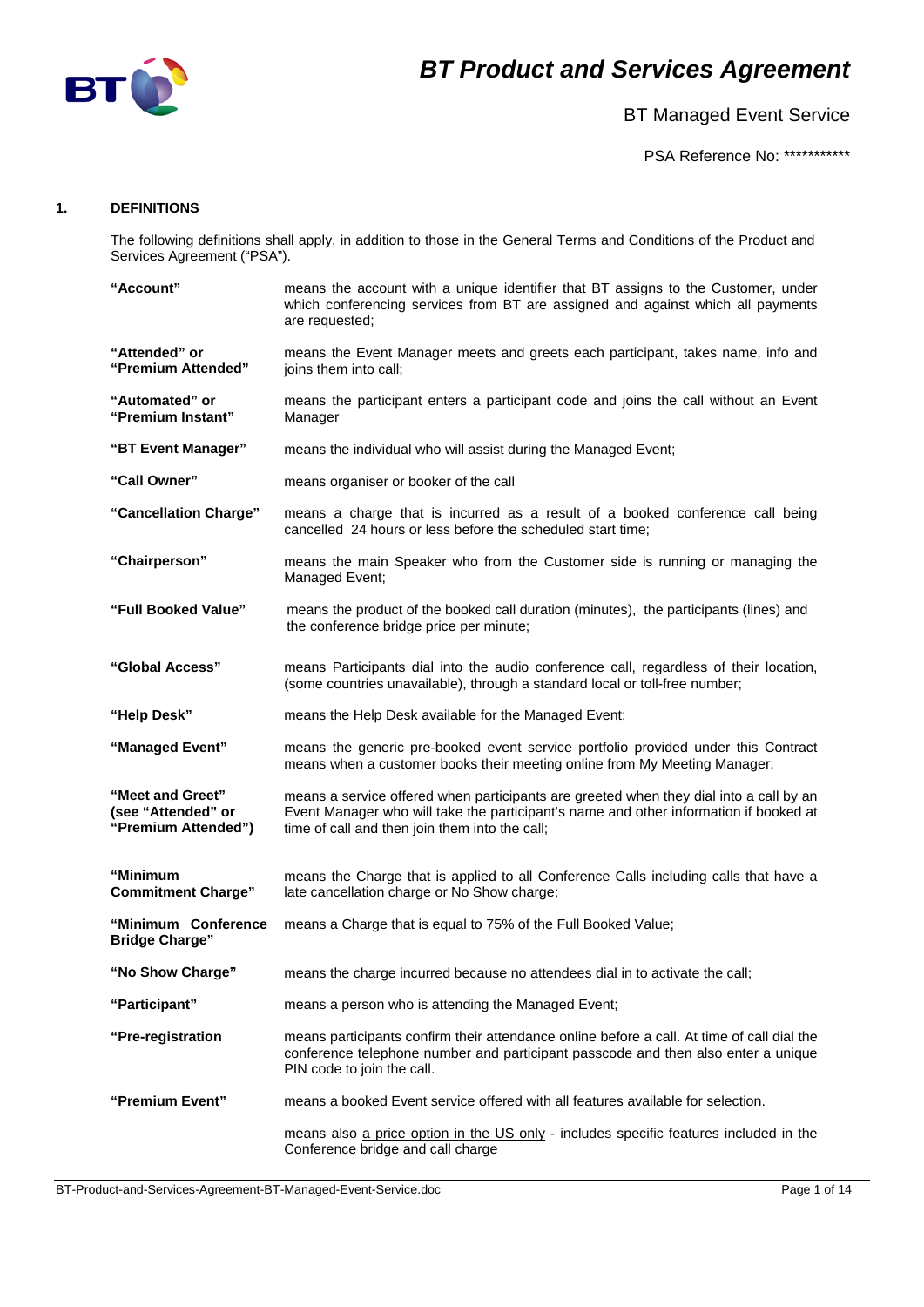

BT Managed Event Service

PSA Reference No: \*\*\*\*\*\*\*\*\*\*\*

| "Premium A La Carte"                               | means a price option in the US only                                                                                                                                                                                             |
|----------------------------------------------------|---------------------------------------------------------------------------------------------------------------------------------------------------------------------------------------------------------------------------------|
| "Operator Assisted"                                | means a price option in the US only – some features are not available                                                                                                                                                           |
| "Service"                                          | means the Managed Event Service as described in the Schedule, previously referred<br>to as "BT Plus", and/or "BT Operator Assisted"; and/or "Premium services";                                                                 |
| "Total Actual Bridge<br>Minutes"                   | means the sum, in minutes, of each Participant line connection to the conference<br>bridge from the time of entry to the time of leaving the call;                                                                              |
| "Total Actual<br><b>Conference Call</b><br>Charge" | means the sum of the Total Conference Bridge Charge, the Total Call Access<br>Charges (if applicable) and the Total Feature Charges if applicable;                                                                              |
| "Total Call Access<br>Charge"                      | means the product of each Participant Line connection duration (in minutes) and the<br>access price (per minute) based on the access price for each Participant line<br>connection; This applies to dial in or dial out access; |
| "Total Conference"<br><b>Bridge Charge"</b>        | means the product of the Total Actual Bridge Minutes and the bridge price (per<br>minute);                                                                                                                                      |
| "Total Feature Charge"                             | means the sum of all chargeable features used on the call;                                                                                                                                                                      |
| "Under Utilisation<br>Charge"                      | means the Charge incurred as the difference between the Total Conference Bridge<br>Charge and the Minimum Conference Bridge Charge and will be charged in addition<br>to the Total Conference Bridge Charge.                    |
|                                                    | Note for clarification: If the Total Conference Bridge Charge is equal to or greater than<br>the Minimum Conference Bridge Charge, no Under-Utilisation charges will apply.                                                     |
| "Welcome Email"                                    | means the information about the Service that is distributed to the Customer after a<br>new Account is opened.                                                                                                                   |

### **2. SERVICE DESCRIPTION**

The Managed Event service portfolio is available for an unlimited number of connections (subject to availability). The Service is available with a range of standard and additional features.

To use Managed Event, Customers are required to book the time slot required for their Managed Event no less than 24 hours before the start of the conference. If a Customer wishes to use Global Access for the audio conference this must be requested at the time of booking.

2.1 Managed Event Booking details

The BT Reservations team will discuss details of the Customer's Managed Event booking. This will be based on the following categories;

| Category               | <b>Description</b>                                                                                |
|------------------------|---------------------------------------------------------------------------------------------------|
| <b>Meeting Details</b> | Date, time, duration, number of Participants, company name, contacts,<br>locations, Global Access |
| <b>Delivery Method</b> | Audio conferencing and<br>Web conferencing and/or                                                 |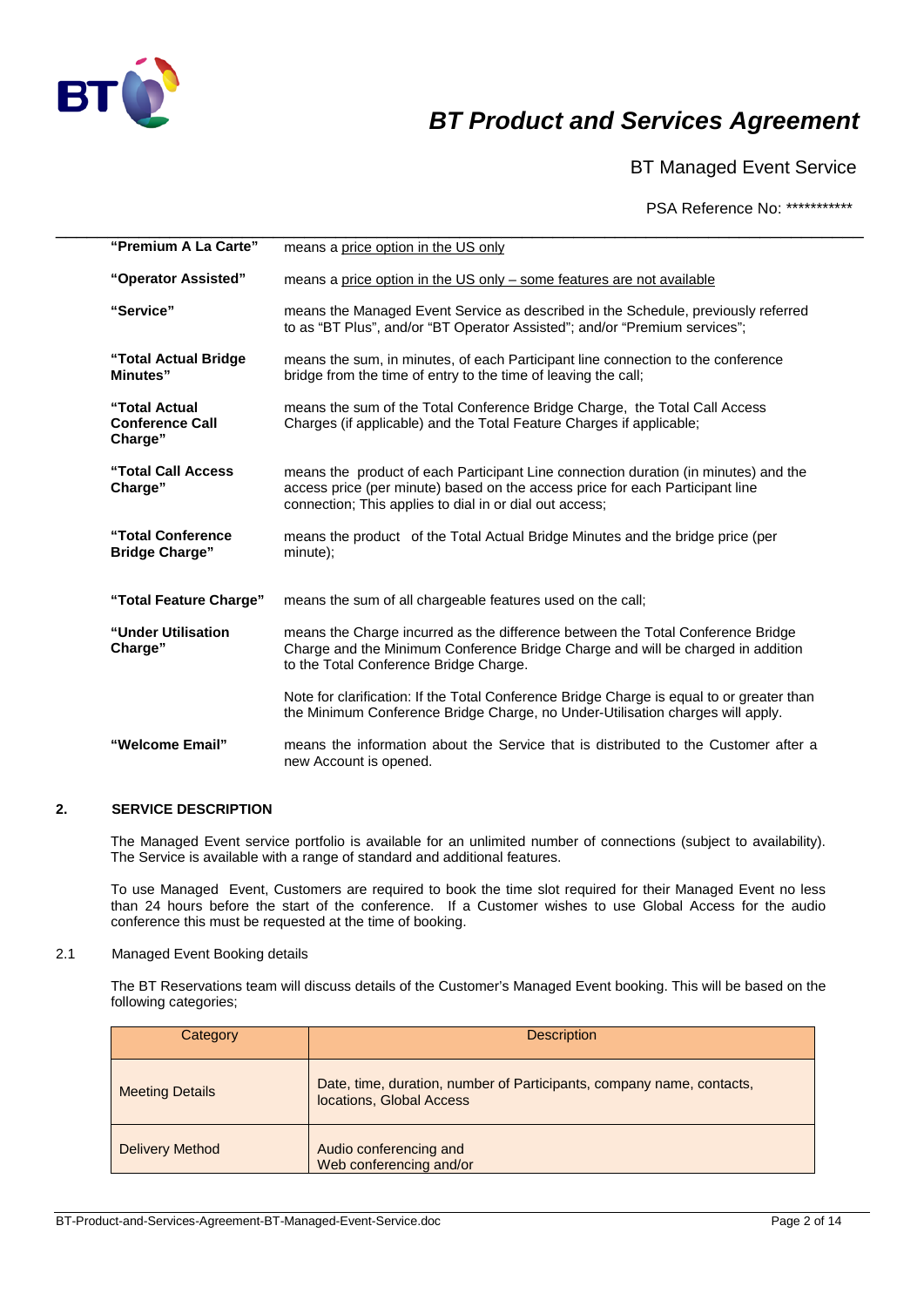

BT Managed Event Service

PSA Reference No: \*\*\*\*\*\*\*\*\*\*\*

|                          | Video conferencing services and/or Streaming                                                                                                                                                   |  |
|--------------------------|------------------------------------------------------------------------------------------------------------------------------------------------------------------------------------------------|--|
| <b>Call Entry Method</b> | Automated (instant); in US known as "Premium Instant"<br>Automated (instant) with pre-registration; in US known as "Pre-Registration"<br>Attended (Meet & Greet); in US known as BT Event Call |  |
| <b>Features</b>          | Standard and additional                                                                                                                                                                        |  |

A booking for an audio conference can be made by following the contact instructions contained in the Welcome Email. On line booking can be made using My Meeting Manage[r https://www.btconferencing.com/myaccount/login/](https://www.btconferencing.com/myaccount/login/) To note that not all features can be booked online with My Meeting Manager

The provision of the Managed Event is at all times subject to the availability of appropriate facilities and BT does not guarantee to provide Managed Event on each occasion that the Customer requests it.

### 2.2 Event Call Entry options

The way that participants join the call can be booked from the call entry list below.

Dial out is also available.

Conference booking details are confirmed in the confirmation and pre conference e-mails.

| <b>Call Entry Name</b>                                                          | <b>Summary Description</b>                                                                                                                                                                                                                                                        |
|---------------------------------------------------------------------------------|-----------------------------------------------------------------------------------------------------------------------------------------------------------------------------------------------------------------------------------------------------------------------------------|
| Automated (instant)                                                             | Where Participant information is not required. Participants dial the                                                                                                                                                                                                              |
| (In US called Premium Instant)                                                  | conference telephone number and participant passcode to join the call.                                                                                                                                                                                                            |
| Automated (instant) with<br>Pre-registration<br>(In US called Pre-Registration) | Where Participant information is required. Participants pre-register their<br>details before the call and join using the participant passcode and then<br>their unique PIN code to join the call. Enables the organiser to review<br>attendance leading up to and after the call. |
| Attended Call (Meet & Greet)                                                    | Where Participants are greeted by an Event Manager who will take the                                                                                                                                                                                                              |
| (In US called Premium Meet and                                                  | Participants name and other information if booked at time of call and then                                                                                                                                                                                                        |
| Greet or BT Event Call)                                                         | join them into the call                                                                                                                                                                                                                                                           |

### 2.3 Services provided by a Specialist Event Team

| Stage of Event | <b>Event Manager Service Description</b>                                                                                                                                                                                                                                                                                                                                                                                                                                                      |
|----------------|-----------------------------------------------------------------------------------------------------------------------------------------------------------------------------------------------------------------------------------------------------------------------------------------------------------------------------------------------------------------------------------------------------------------------------------------------------------------------------------------------|
| <b>Before</b>  | $\checkmark$ A confirmation email and pre-conference confirmation email sent. This includes<br>participant invite and speaker invite attachments<br>$\checkmark$ The Event Manager arranges a sub conference for speakers and is available<br>15 minutes before the call start time to discuss last minute arrangements<br>The Event Manager meets and greets participant for Attended Call<br>$\checkmark$<br>The Event Manager makes periodic announcements to Participants<br>$\checkmark$ |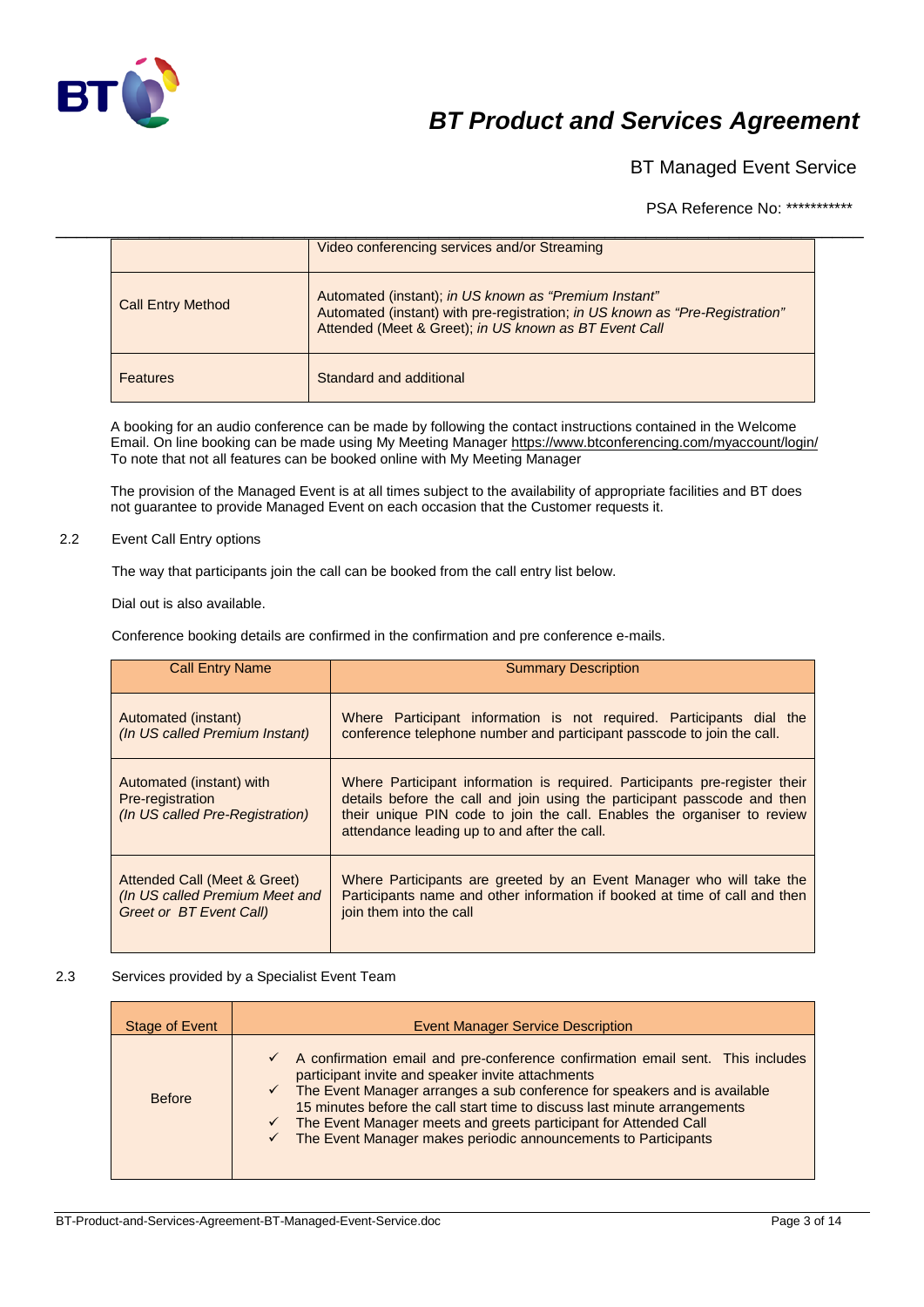

BT Managed Event Service

PSA Reference No: \*\*\*\*\*\*\*\*\*\*\*

| Start of | $\checkmark$ The Event Manager starts recording if required by Customer<br>$\checkmark$ The Event Manager enables additional features if previously booked<br>The Event Manager transfers hosts and presenters into the main call<br>The Event Manager introduces title and speakers                                                             |
|----------|--------------------------------------------------------------------------------------------------------------------------------------------------------------------------------------------------------------------------------------------------------------------------------------------------------------------------------------------------|
| During   | $\checkmark$ The Event Manager will monitor the call if requested at time of booking<br>(Only calls booked as lecture can be monitored. Calls booked as "interactive"<br>calls whereby all the lines are open are not monitored).<br>$\checkmark$ The Event Manager will carry out services as required as part of additional<br>features booked |
| Post     | $\checkmark$ The Event Manager transfers hosts and Presenters into the sub-conference of the<br>call (requested prior to the meeting kicking off)<br>$\checkmark$ An e-mail sent with details of the call and features used such as a web recording<br>or replay details etc.                                                                    |

\_\_\_\_\_\_\_\_\_\_\_\_\_\_\_\_\_\_\_\_\_\_\_\_\_\_\_\_\_\_\_\_\_\_\_\_\_\_\_\_\_\_\_\_\_\_\_\_\_\_\_\_\_\_\_\_\_\_\_\_\_\_\_\_\_\_\_\_\_\_\_\_\_\_\_\_\_\_

Event Manager services can be provided in languages other than English subject to availability and provided this is requested at the time of booking.

Language available: French, German, Italian, Spanish, Japanese and Mandarin.

- 2.4 Managed Event Service features Further details provided in 2.5 and 2.6
	- Standard features are included in the Conference bridge charge.
	- The Managed Event service has specific features available to be booked, some of these are charged.
	- The US Event Managed service has some of these features included in the Conference bridge and call charge price as a package called Premium and Premium a La Carte service.
- 2.5 Standard Features included as part of the conference bridge charges

| <b>Standard</b><br><b>Features</b> | <b>Description</b>                                                                                                                                                                                                                                 | Book in<br>advance | Automated<br>or<br><b>Premium</b><br>Instant | Automated<br>with Pre-<br>registration<br><b>or</b><br>Pre-<br>registration | <b>Attended</b><br><b>or</b><br>Premium<br>Meet &<br>Greet |
|------------------------------------|----------------------------------------------------------------------------------------------------------------------------------------------------------------------------------------------------------------------------------------------------|--------------------|----------------------------------------------|-----------------------------------------------------------------------------|------------------------------------------------------------|
| <b>Help</b>                        | Participants can get help from a BT Event Manager<br>during the Managed Event by pressing *0                                                                                                                                                       | N                  | Y                                            | Y                                                                           | Y                                                          |
| Lecture                            | The Chairperson can request that all lines be muted<br>except for those participants who are designated by<br>the chairperson to be speakers. Calls that are not<br>lecture are known as "interactive" calls as all lines are<br>open at all times | Y                  | Y                                            | Y                                                                           | Y                                                          |
| Listen Only<br>(self-mute)         | Any individual line can be muted by a Participant<br>using * help *06 or by the BT Event Manager (e.g. to<br>eliminate background noise) after using                                                                                               | $\mathsf{N}$       | Y                                            | Y                                                                           | Y                                                          |
| Music on<br><b>Hold</b>            | Prior to the start of the audio conference, the<br>Participants can hear music until the Chairperson<br>decides to begin                                                                                                                           | $\mathsf{N}$       | Y                                            | Y                                                                           | Y                                                          |
| Password                           | The Chairperson can provide BT with a security                                                                                                                                                                                                     | Y                  | Y                                            | Y                                                                           |                                                            |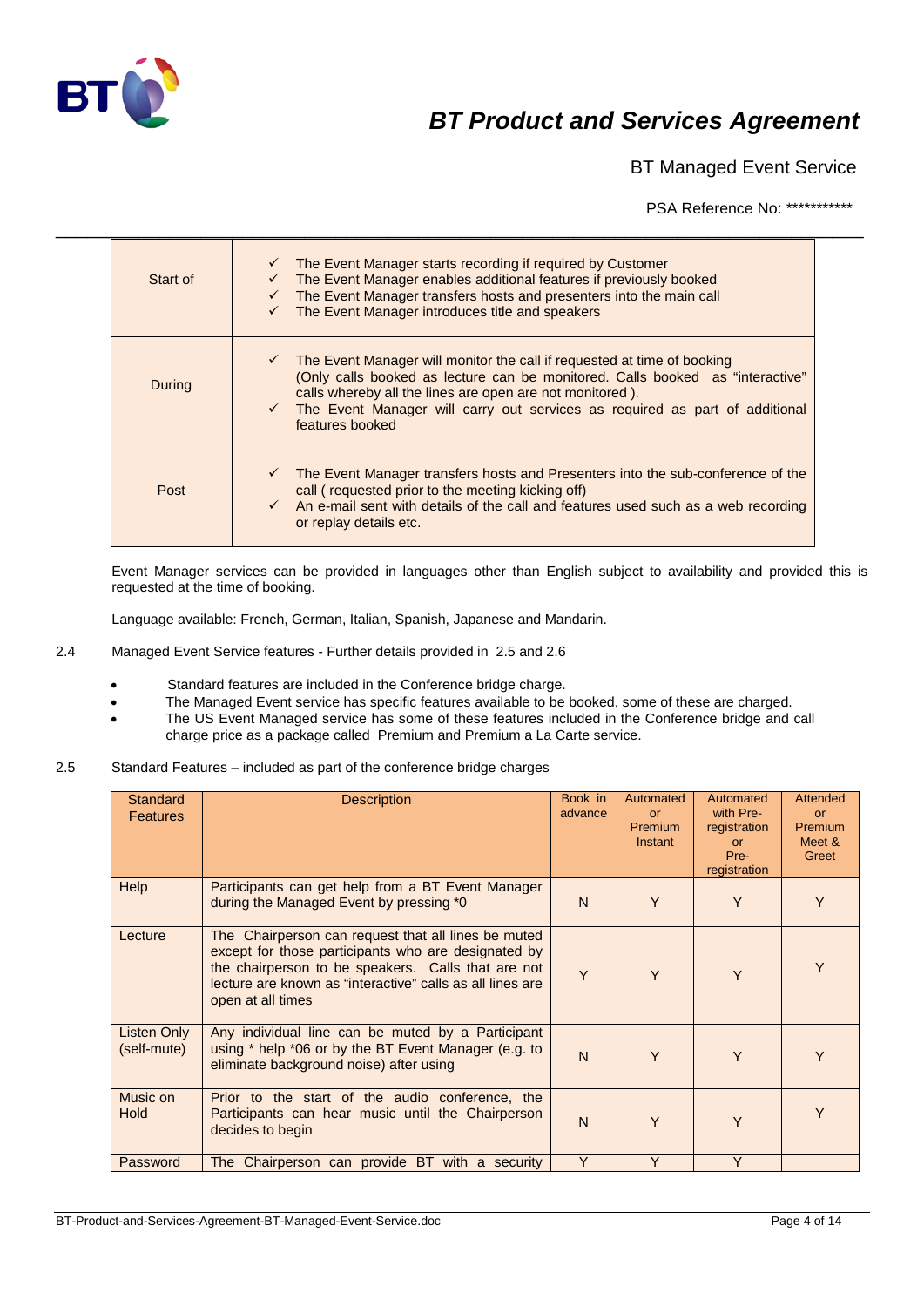

BT Managed Event Service

PSA Reference No: \*\*\*\*\*\*\*\*\*\*\*

| (UK only)                      | password, which Participants will have to quote<br>accurately in order to gain access to the audio<br>conference call                                                                                                                                                                                            |    |              |              |   |
|--------------------------------|------------------------------------------------------------------------------------------------------------------------------------------------------------------------------------------------------------------------------------------------------------------------------------------------------------------|----|--------------|--------------|---|
| Pre-<br>Registration<br>set up | This feature collects advance information about all<br>potential Participants and allows the Chairperson to<br>accurately predict the number of people who will<br>attend                                                                                                                                        | Y  | N            | Y            | N |
| <b>Roll Call</b><br>(UK only)  | The BT Event Manager can list the name of each<br>Participant into the Managed Event allowing all<br>Participants to be aware of who else is present.                                                                                                                                                            | Y  | $\mathsf{N}$ | $\mathsf{N}$ |   |
| Participant<br>count           | The Event Manager can advise how many<br>Participants are on the call                                                                                                                                                                                                                                            | N. | Y            | Y            | Y |
| <b>Sub</b><br>Conference       | Before the start of a conference the speaker can dial<br>into the conference and be put into a sub conference<br>with the Event Manager and other speakers and then<br>joins the main conference at the start time. This is<br>also available at the end of the Conference if<br>requested before meeting starts | N. | Y            | Y            |   |

### 2.6 Additional Features (Chargeable) – All to be booked in advance

| <b>Additional Features</b>                     | <b>Description</b>                                                                                                                                                                                                                          | Automated<br>or<br><b>Premium Instant</b> | Automated with<br>Pre-registration<br><b>or</b><br>Pre-registration | Attended<br>or<br>Premium<br>Meet & Greet |
|------------------------------------------------|---------------------------------------------------------------------------------------------------------------------------------------------------------------------------------------------------------------------------------------------|-------------------------------------------|---------------------------------------------------------------------|-------------------------------------------|
| <b>BT</b> VantagePoint                         | A web-based interface that allows<br>the Chairperson to visually monitor<br>the audio conference and enables<br>the Chairperson to communicate<br>with the BT Event Manager during<br>the conference and prioritise the<br>order of the Q&A | N                                         | Y                                                                   | Y                                         |
| <b>CD Postage</b><br>(Overnight only in<br>US) | Postage of CD overnight delivery                                                                                                                                                                                                            | Y                                         | Y                                                                   | Y                                         |
| <b>CD Postage</b><br>(Standard)                | Postage of CD using standard<br>delivery. (APAC 48 hours)                                                                                                                                                                                   | Y                                         | Y                                                                   | Y                                         |
| <b>Communication Link</b>                      | The Event Manager can call the<br>Chairperson or speaker on a<br>separate line to provide support<br>and information about the call<br>throughout the Managed Event                                                                         | Y                                         | Y                                                                   | Y                                         |
| <b>Conference Monitor</b>                      | The Event Manager can provide<br>monitoring of the audio conference<br>for sound quality during the call,<br>(only calls booked as lecture can be<br>monitored i.e. not "interactive")                                                      | Y                                         | Y                                                                   | Y                                         |
| Each additional copy<br>of CD recording        | Extra copies of CD                                                                                                                                                                                                                          | Y                                         | Y                                                                   | Y                                         |
| Interpretation                                 | made<br>interpreter<br>be<br>An<br>can<br>available for all or part of the audio                                                                                                                                                            | Y                                         | Y                                                                   | Y                                         |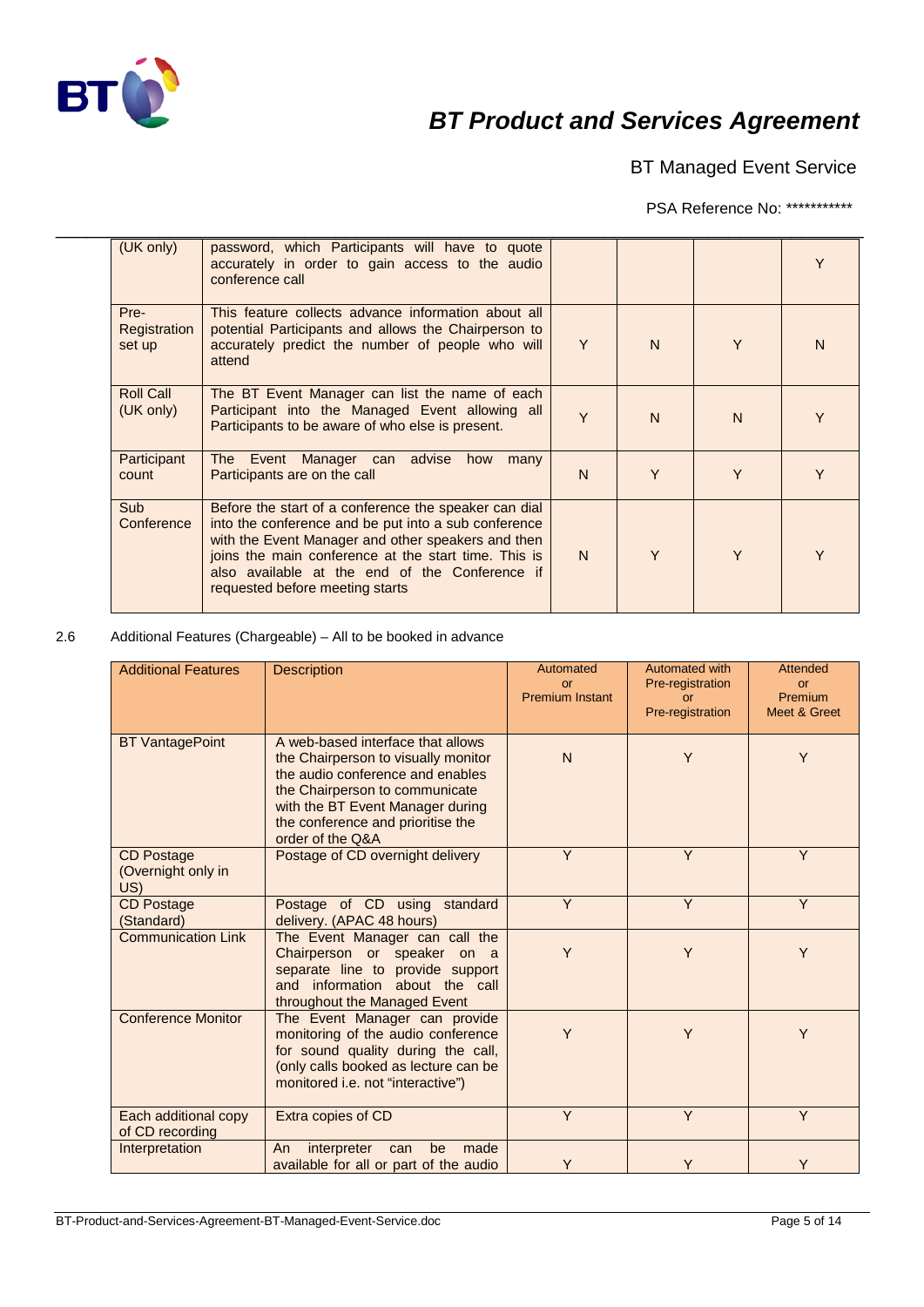

BT Managed Event Service

PSA Reference No: \*\*\*\*\*\*\*\*\*\*\*

|                           | conference. A list of languages can    |                |                |   |
|---------------------------|----------------------------------------|----------------|----------------|---|
|                           | be provided on request or requests     |                |                |   |
|                           | confirmed with the agency              |                |                |   |
| LiveMeeting/WebEx         | The Event Manager can record the       |                |                |   |
| Recording                 | web conference and email to the        | Y              | Y              | Y |
|                           | person who booked the conference       |                |                |   |
| LiveMeeting/WebEx         | The Event Manager can provide          |                |                |   |
| Support Work)             | support advice to Customer, load       | Y              | Y              | Y |
|                           | slides (LM only) to pre-conference     |                |                |   |
|                           | and assist during the calls            |                |                |   |
| <b>Participant List</b>   | The name of Participant dialling in    |                |                |   |
|                           | and additional pieces of information   | ${\sf N}$      | Y              | Y |
|                           | are collected. This can be done        |                |                |   |
|                           | using pre-registration or with "meet   |                |                |   |
|                           | and greet") This information is        |                |                |   |
|                           | provided after the call to the         |                |                |   |
|                           | Customer                               |                |                |   |
|                           |                                        |                |                |   |
|                           | Recordings supplied in advance by      |                |                |   |
| Playback                  |                                        | Y              | Y              | Y |
|                           | the Customer can be played at any      |                |                |   |
|                           | point during the Managed Event.        |                |                |   |
| Polling/Voting            | The Chairperson provides multiple-     |                |                |   |
|                           | choice<br>questions<br>and<br>then     |                |                |   |
|                           | Participants key in the appropriate    | $\mathsf{N}$   | Y              | Y |
|                           | digits to signal their answer to each  |                |                |   |
|                           | question. The results will be collated |                |                |   |
|                           | and supplied to the Customer           |                |                |   |
| Q & A Sessions            | Typically used after a lecture or a    |                |                |   |
|                           | presentation, Participants can use     |                |                |   |
|                           | their telephone keypad to signal that  | Y              | Y              | Y |
|                           | they wish to ask a question. The       |                |                |   |
|                           | questioner's identity is displayed to  |                |                |   |
|                           | the BT Event Manager who allows        |                |                |   |
|                           | questions to be asked.                 |                |                |   |
| Recording set up and      | The<br>Managed Event will<br>be        |                |                |   |
| first copy (email or      | recorded<br>sent or made<br>and        |                |                |   |
| CD) of recording          | available<br>to<br>the Chairperson.    |                |                |   |
|                           | Further copies can also be supplied    | Y              | Y              | Y |
|                           | for an additional charge. All          |                |                |   |
|                           | Participants will be advised at the    |                |                |   |
|                           | start of the Managed Event that it is  |                |                |   |
|                           | being recorded. (Note: the Managed     |                |                |   |
|                           | Event can be recorded in .wav, MP3     |                |                |   |
|                           | or Windows Media file formats and      |                |                |   |
|                           | supplied via email if size permits     |                |                |   |
| Replay access             | Toll or toll free                      | Y              | $\overline{Y}$ | Y |
| Replay name List          | At the time the Chairperson            |                |                |   |
| (Available in the US      | requests Replay they may also          | Y              | Y              | Y |
|                           |                                        |                |                |   |
| only)                     | request a list of those Participants   |                |                |   |
|                           | that dial into listen to the Replay    |                |                |   |
| <b>Replay Plus access</b> | The recording will be stored           | $\overline{Y}$ | Y              | Y |
| (Available in the UK      |                                        |                |                |   |
| only)                     |                                        |                |                |   |
| <b>Replay Plus</b>        | In addition to the standard Replay     |                |                |   |
| Recording                 | feature, Participants can also be      |                |                |   |
| (Available in the UK      | asked to record their names,           | Y              | Y              | Y |
| only)                     | company name or other information      |                |                |   |
|                           |                                        |                |                |   |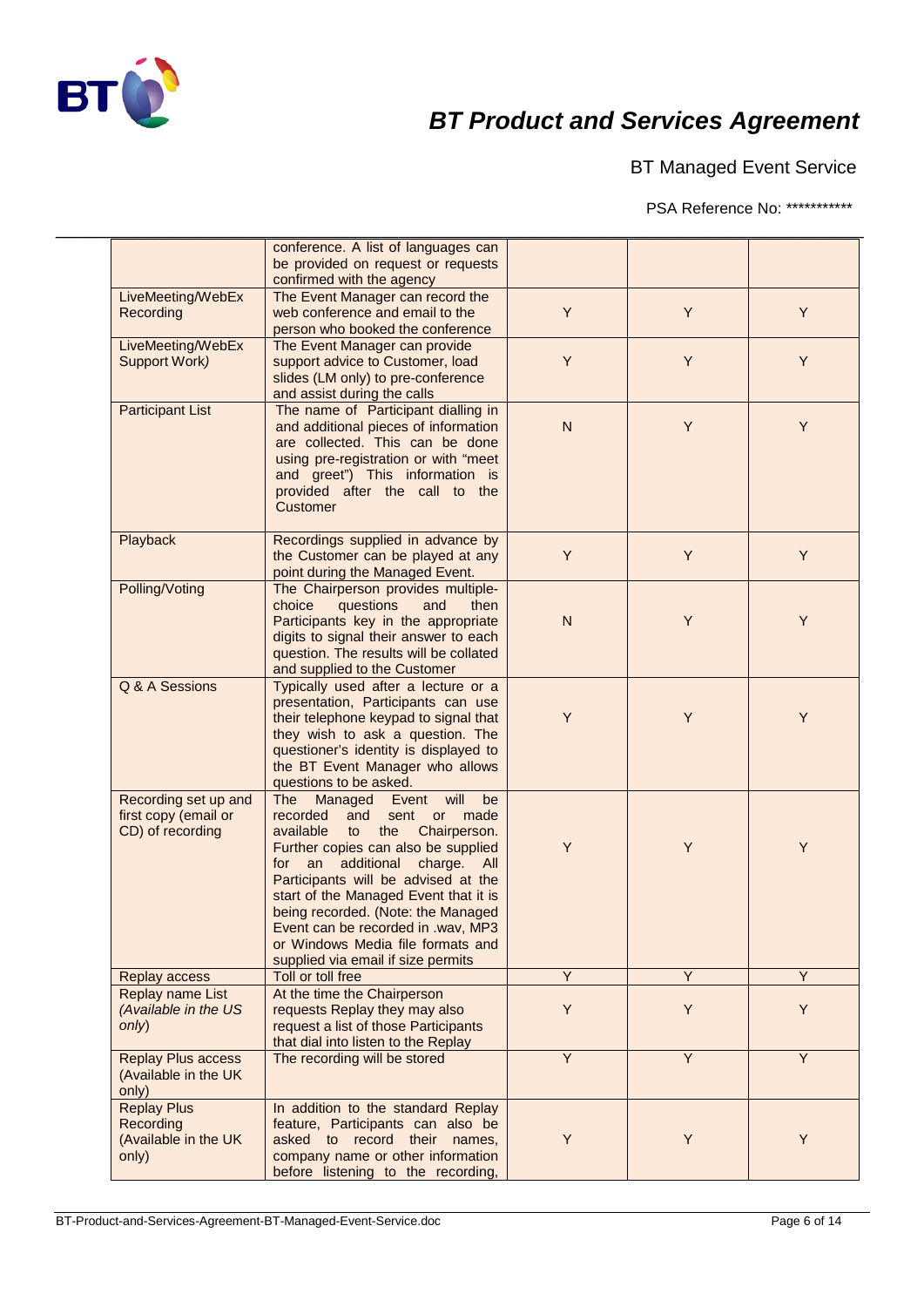

BT Managed Event Service

PSA Reference No: \*\*\*\*\*\*\*\*\*\*\*

|                                                             | and/or comments, feedback etc.<br>after listening                                                                                                                                                                                    |              |              |   |
|-------------------------------------------------------------|--------------------------------------------------------------------------------------------------------------------------------------------------------------------------------------------------------------------------------------|--------------|--------------|---|
| <b>Replay Plus storage</b><br>(Available in the UK<br>only) | The recording will be stored                                                                                                                                                                                                         | Y            | Y            | Y |
| <b>Replay Recording</b>                                     | The audio conference can<br>be<br>digitally recorded and then made<br>available at a later date                                                                                                                                      | Y            | Y            | Y |
| <b>Replay Storage</b>                                       | The recording will be stored                                                                                                                                                                                                         | Y            | Y            | Y |
| <b>Restricted List</b>                                      | The Chairperson may provide a list<br>Participants who may<br>of<br>be<br>permitted into the conference so<br>only those on the list can join the<br>call. To note: This is only available<br>for calls for 50 Participants and less | $\mathsf{N}$ | $\mathsf{N}$ | Y |
| Transcription                                               | The audio conference can be<br>recorded and a typed transcript<br>delivered to the Chairperson by post<br>or e-mail                                                                                                                  | Y            | Y            | Y |
| Translation                                                 | The transcription can be translated<br>from English into another language                                                                                                                                                            | Y            | Y            | Y |
| <b>Web Streaming</b>                                        | Provides an internet based live<br>audio, video and web presentation.<br>Ideal for larger more diverse<br>audiences. The Participant would<br>log onto a website rather than dial<br>into the Managed Event                          | Y            | Y            | Y |
| Web conference<br><b>Facilities</b>                         | BT can provide web conference<br>service which can be used by<br>Customers to enhance their audio<br>conference                                                                                                                      | Y            | Y            | Y |

### **3. SYSTEM REQUIREMENTS**

Participants may require access to a tone dialling telephone which is the type of telephone where a low steady tone is heard in the receiver.

Web Conferencing with BT Managed Event Services. Participants require a PC, connection to the Internet and an installed web browser of Internet Explorer 7 or above. Firefox 3.x,4; Chrome 9,10 and Safari 4/5

BT reserves the right to change the system requirements but will give as much notice as possible before doing so.

### **4. REGISTRATION**

The Customer must register for an Account in order to apply for Service. The Customer may hold more than one Account. BT Conferencing will forward an Welcome Email once the Account has been opened.

End Users will be asked to provide billing and contact information and will then be emailed a Welcome Email and Account details within 24 hours.

- BT will set up an EB Account enabling the Customer to use the Service.
- This EB Account serves for billing the Charges incurred and allows the Customer to set up individual User Accounts for its employees.
- BT will notify the Customer of the EB Account number after signing the contract.
- After receiving the EB Account number, the Customer may set up individual User Accounts for its employees.

BT may deactivate an Account if the account has not been used for a consecutive period of 6 months. BT will notify the Customer of this deactivation 30 days in advance.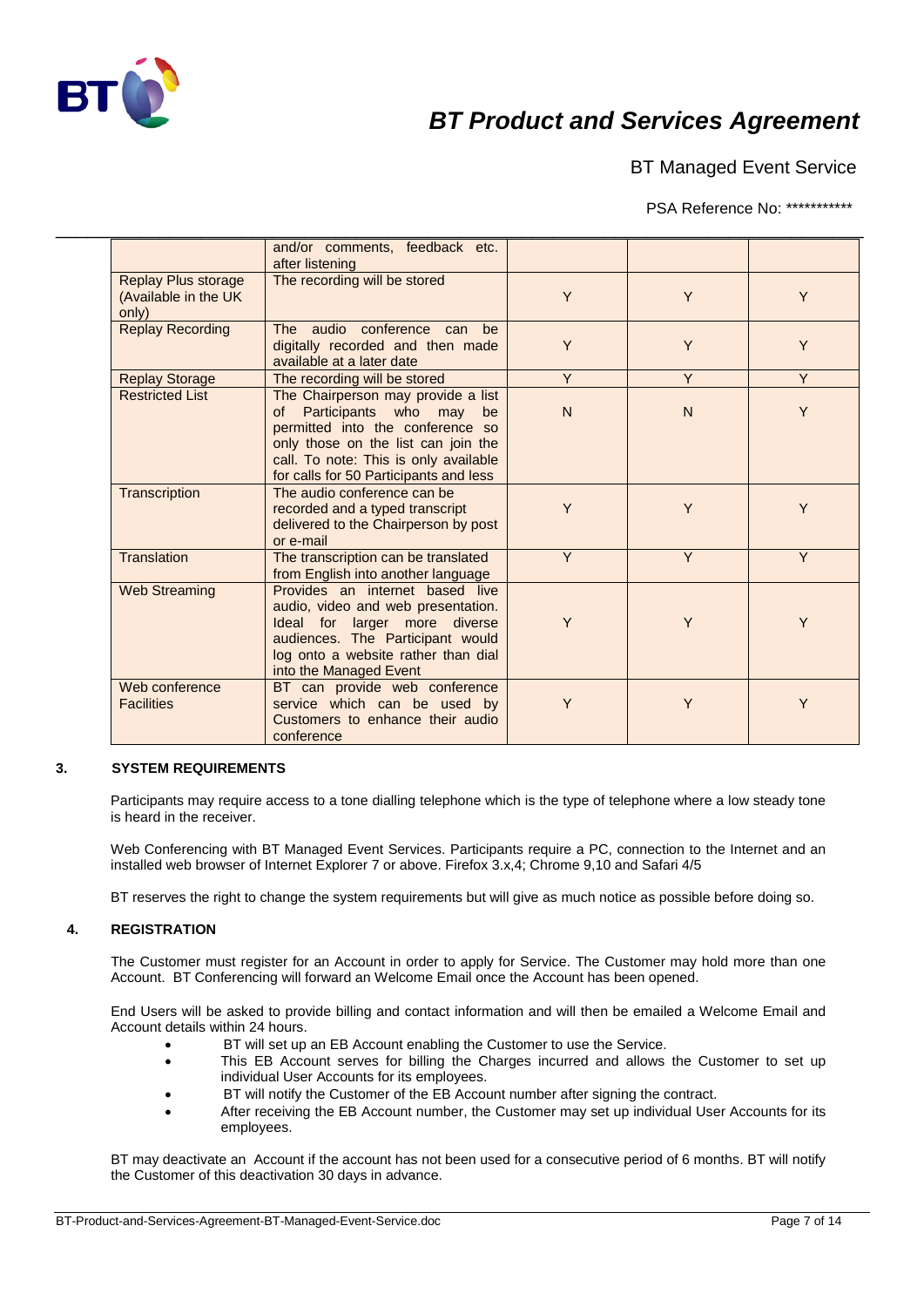

BT Managed Event Service

PSA Reference No: \*\*\*\*\*\*\*\*\*\*\*

## **5. ASSISTANCE**

A BT Event Manager will provide a single point of contact for support and assistance during the audio conference and a Help Desk will be available at other times.

\_\_\_\_\_\_\_\_\_\_\_\_\_\_\_\_\_\_\_\_\_\_\_\_\_\_\_\_\_\_\_\_\_\_\_\_\_\_\_\_\_\_\_\_\_\_\_\_\_\_\_\_\_\_\_\_\_\_\_\_\_\_\_\_\_\_\_\_\_\_\_\_\_\_\_\_\_\_

BT will provide a 24-hour English speaking BT Help Desk to fully support the Service. The BT Help Desk is located at a BT operations centre. Users can access the BT Help Desk either by keying \*0 during a conference call or calling the Help Desk directly. The BT Help Desk can also assist with the following:

- Account set-up
- Conference call quality issues
- Conference call reservations
- Technical Help Desk

### **6. ACCESS**

6.1 The Service can be accessed by using a User provided touch-tone dialling (DTMF) phone plus either a Toll or Toll-Free access number provided by BT

The Customer should be aware that mobile access to Toll-Free services can be limited or barred in some countries (Customers should therefore check the global access list of numbers provided to them by BT). This is subject to change without notice and is outside the control of BT. In some countries there is also restrictions calling from one landline carrier to another provider and issues calling from hotels.

### 6.2 **Toll Inbound Access**

With toll access, a Participant is required to dial a geographic telephone number, for example in Germany (Frankfurt) (069) XXXXXXXX. The Participant pays the cost from his calling location to the geographic number.

This access method applies for both domestic (relative to the bridge location) and internationally based participants.

#### 6.3 **Domestic and International Toll Free Inbound Access**

With Toll Free Access, a Participant is required to dial a Domestic Toll Free Number ("DTFN") or an International Toll Free Number ("ITFN") serving the country where the Participant is located. An additional transport charge is added to the, per port, bridge rate and a bundled rate is billed to Customer.

Toll-Free Direct is used in some countries where BT is prohibited by local regulation or service availability from obtaining regular International Toll or Toll-Free services. Toll-Free Direct Access requires two stage dialling:

**Stage 1** - the Participant dials the in-country Toll Free Direct access number and is routed to a "redial service" - e.g. when being located in the US he is routed to a redial service in the US. A list of these in-country numbers is available through the following 3rd party URL: [http://www.business.att.com/bt/access.jsp.](http://www.business.att.com/bt/access.jsp)

**Stage 2** - the Participant is prompted by the redial service to enter the global access number, and on connection to the Service, the Chairperson or Participant PIN.

In most cases the Stage 2 redial service will prompt with an automated tone, however in some cases it may be a human operator, depending e. g. upon the regulatory situation. The stage 2 destination number will be e.g. a US Toll Free number, if the Participant is located in the US. Generally the Toll Free number depends upon the access used. This stage 2 destination number connects the caller via BT's Global Managed Voice Network (GMV) to the bridges in any one of BT's sites in the US, UK or Asia Pac.

Toll-Free Direct is an access method where BT has only limited control over fault recovery, service availability and quality assurance. End-to-end Toll-Free Direct performance is also dependant on the quality of the in-country network connection to the BT Global Managed Voice Network and the technology used to link the two stages of the call.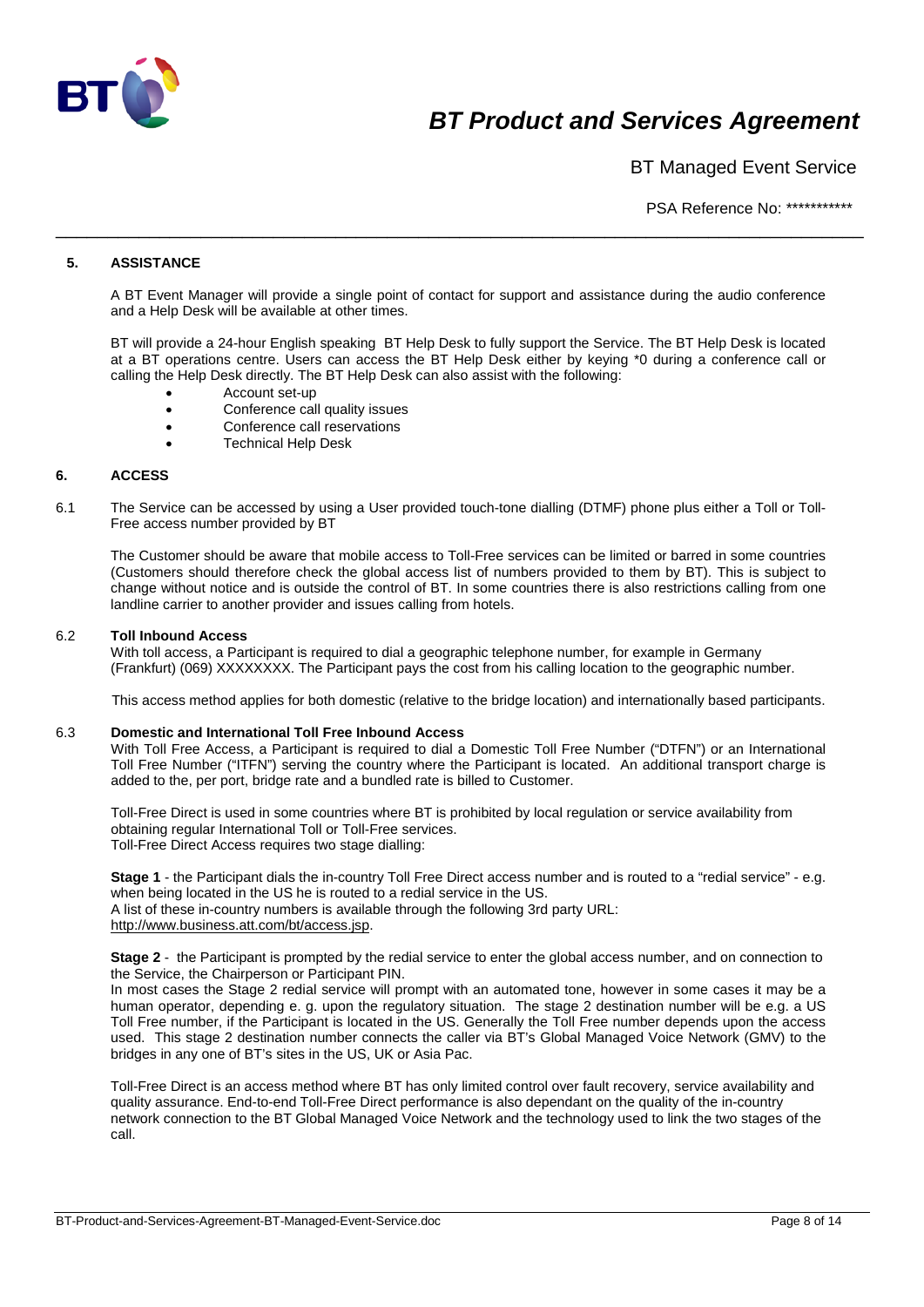

BT Managed Event Service

PSA Reference No: \*\*\*\*\*\*\*\*\*\*\*

\_\_\_\_\_\_\_\_\_\_\_\_\_\_\_\_\_\_\_\_\_\_\_\_\_\_\_\_\_\_\_\_\_\_\_\_\_\_\_\_\_\_\_\_\_\_\_\_\_\_\_\_\_\_\_\_\_\_\_\_\_\_\_\_\_\_\_\_\_\_\_\_\_\_\_\_\_\_ The Customer is charged a per-minute to cover the full international Toll-Free Direct connection to the bridge location. This Charge is in addition to the regular per-minute bridge Charge and varies by country as set out in the Order.

### 6.4 **International Direct Dial Inbound Access**

Direct dial in (DDI) provides access to BT's audio conferencing bridges via BT's global network. DDI Service runs on BT's global managed voice platform, which is a robust intelligent global network that is owned and managed by BT.

With BT's Global Direct Dial Inbound Access, the Participant dials an in-country number. The call is routed through the DDI to the closest in-country BT switch. BT then routes the call over its network to BT's audio bridges that are applicable to Customer (US, UK and Asia Pac). The Participant only pays for the portion of the call that connects to the BT in-country switch. Using DDI access, Customer can provide Participants with an "in-country" number, even though the call terminates abroad. The Customer is charged a per minute fee to cover the international connection to the bridge location. This Charge is in addition to the regular per minute bridge Charge and varies by country as set out in the Order.

### **7. CUSTOMERS RESPONSIBILITIES**

- 7.1 The Service is provided by BT solely for the Customer's own use and the Customer will not resell, sub-licence or otherwise distribute the Service, or use the Service under a contract with a reseller or agent of BT or other third party.
- 7.2 The Customer and its Users are solely responsible for all Content used in connection with the Service.
- 7.3 The Customer shall be responsible for the security and proper use of all User-IDs used in connection with the Service and must take all necessary steps to ensure that they are kept confidential, secure, used properly and not disclosed to unauthorised people.
- 7.4 The Customer shall immediately inform BT if there is any reason to believe that a User-ID has or is likely to become known to someone not authorised to use it or is being or is likely to be used in an unauthorised way.
- 7.5 The Customer shall not change or attempt to change a User-ID. If the Customer forgets or loses a User-ID the Customer shall contact BT and satisfy such security checks BT operates.
- 7.6 BT reserves the right to suspend User ID access to the Service if at any time BT considers that there is or is likely to be a breach of security. BT also reserves the right (as its sole discretion) to require the Customer to change any or all of the pass codes used by the Customer in connection with the Service.
- 7.7 The Customer shall immediately inform BT of any changes to the information the Customer supplied when registering for the Service.
- 7.8 The Customer shall only access the Service in the manner permitted by BT and shall not attempt at any time to circumvent system security or access the source software or compiled code.
- 7.9 The Service must not be used:
	- in any way that does not comply with the terms of any legislation or any license applicable to the Customer or that is in any way fraudulent or unlawful;
	- in any way that does not comply with any instructions given by BT or any other public telecommunications Conference Coordinator or other competent authority, in any country where the Service is provided;
	- to send, knowingly receive, upload, download, use or re-use any information or material which is abusive, indecent, defamatory, obscene or menacing, or in breach of confidence, copyright, privacy or any other rights; or
	- to send or provide unsolicited advertising or promotional material, or knowingly to receive responses to any unsolicited advertising or promotional material sent or provided using the Service by any third party.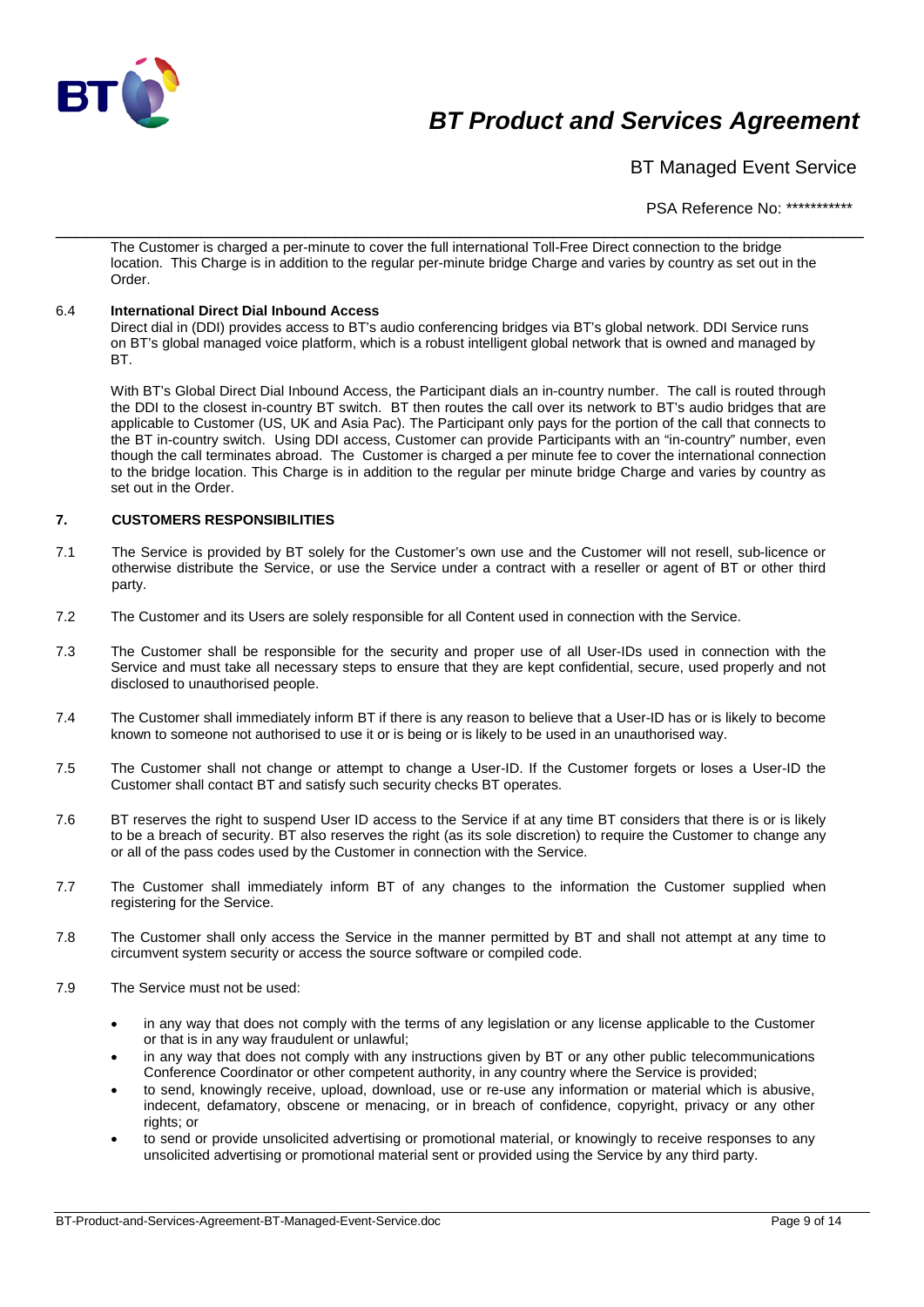

BT Managed Event Service

PSA Reference No: \*\*\*\*\*\*\*\*\*\*\*

- \_\_\_\_\_\_\_\_\_\_\_\_\_\_\_\_\_\_\_\_\_\_\_\_\_\_\_\_\_\_\_\_\_\_\_\_\_\_\_\_\_\_\_\_\_\_\_\_\_\_\_\_\_\_\_\_\_\_\_\_\_\_\_\_\_\_\_\_\_\_\_\_\_\_\_\_\_\_ 7.10 If the Customer or anyone else, with or without the Customer's knowledge or approval, uses the Service in contravention of this Section, uses the service capacity or any software made available to it in any way which, in BT's opinion, is, or is likely to be, detrimental to the provision of the Service to the Customer or any other customer and fails to take corrective action within a reasonable period of receiving notice from BT to do so, BT may treat the contravention as a breach of this Service Schedule for the purposes of the PSA.
- 7.11 The Customer acknowledges that any personal data used on the BT Managed Event service may be held by BT and its suppliers in order to allow the Customer to use BT Managed Event. For the purposes of the Data Protection Act 1998, the Customer grants permission for BT and its suppliers to hold such information in the United States of America and the Customer agrees to obtain any required consents to such transfer from individual data subjects (as defined under the Data Protection Act).

### **8. CHARGES AND PAYMENT TERMS**

- 8.1 Charging will be in accordance with the PSA.
- 8.2 Charges for the Service are based on the following components
	- Conference Bridge Charges
	- Call Charges Dial In and / or Dial Out (and a set-up fee for Dial Out)
	- Features Charges (if applicable Please see Service Descriptions to see which features are available with each of the call entry types)
	- Additional Charges (if applicable)
- 8.3 The chargeable features of the Service are calculated in accordance with the table below:

|                                            | Managed Event Features - Charging Basis                 |                                                         |                                                      |                                                      |                                                      |
|--------------------------------------------|---------------------------------------------------------|---------------------------------------------------------|------------------------------------------------------|------------------------------------------------------|------------------------------------------------------|
| Feature                                    | <b>UK</b>                                               | <b>APAC</b>                                             | <b>US</b>                                            |                                                      |                                                      |
|                                            | Managed<br>Event                                        | Managed<br>Event                                        | <b>Operator Assist</b>                               | Premium A La<br>Carte                                | Premium                                              |
| <b>BT</b> VantagePoint                     | Per<br>conference                                       | Per<br>conference                                       | n/a                                                  | Per conference                                       | Included in<br>Package Fee                           |
| <b>CD Postage</b><br>(Overnight)           | n/a                                                     | n/a                                                     | Per conference<br>(up to $5$ )                       | Per conference<br>(up to $5$ )                       | Per conference<br>(up to 5)                          |
| <b>CD Postage</b><br>(Standard)            | Per<br>conference<br>(up to 5)                          | Per<br>conference<br>(up to $5$ )                       | Per conference<br>(up to $5$ )                       | Per conference<br>(up to 5)                          | Per conference<br>(up to $5$ )                       |
| Communication<br>Link                      | Per<br>conference                                       | Per<br>conference                                       | Per conference                                       | Per conference                                       | Included in<br>Package Fee                           |
| Conference<br><b>Monitor</b>               | Per line per<br>minute                                  | Per line per<br>minute                                  | line<br>Per<br>per<br>minute                         | Included<br>in.<br>Package Fee                       | Included in<br>Package Fee                           |
| Each additional<br>copy of CD<br>recording | Per copy                                                | Per copy                                                | Per copy                                             | Per copy                                             | Per copy                                             |
| Interpretation                             | For each<br>minute the<br>interpreter is<br>on the call | For each<br>minute the<br>interpreter is<br>on the call | For each minute<br>the interpreter is<br>on the call | For each minute<br>the interpreter is<br>on the call | For each minute<br>the interpreter is<br>on the call |
| LiveMeeting/Web<br>Recording               | Included in<br>support<br>work                          | Included in<br>support<br>work                          | First hour/each<br>additional 30<br>minutes          | First hour/each<br>additional 30<br>minutes          | First hour/each<br>additional 30<br>minutes          |
| LiveMeeting/Web<br><b>Support Work</b>     | Per<br>conference                                       | Per<br>conference                                       | Per conference<br>per hour                           | Per conference<br>per hour                           | Per conference<br>per hour                           |
| <b>Participant List</b>                    | Name and 2<br>pieces of                                 | Name and 2<br>pieces of                                 | Name and 2<br>pieces of                              | Name and 2<br>pieces of                              | Name and 2<br>pieces of                              |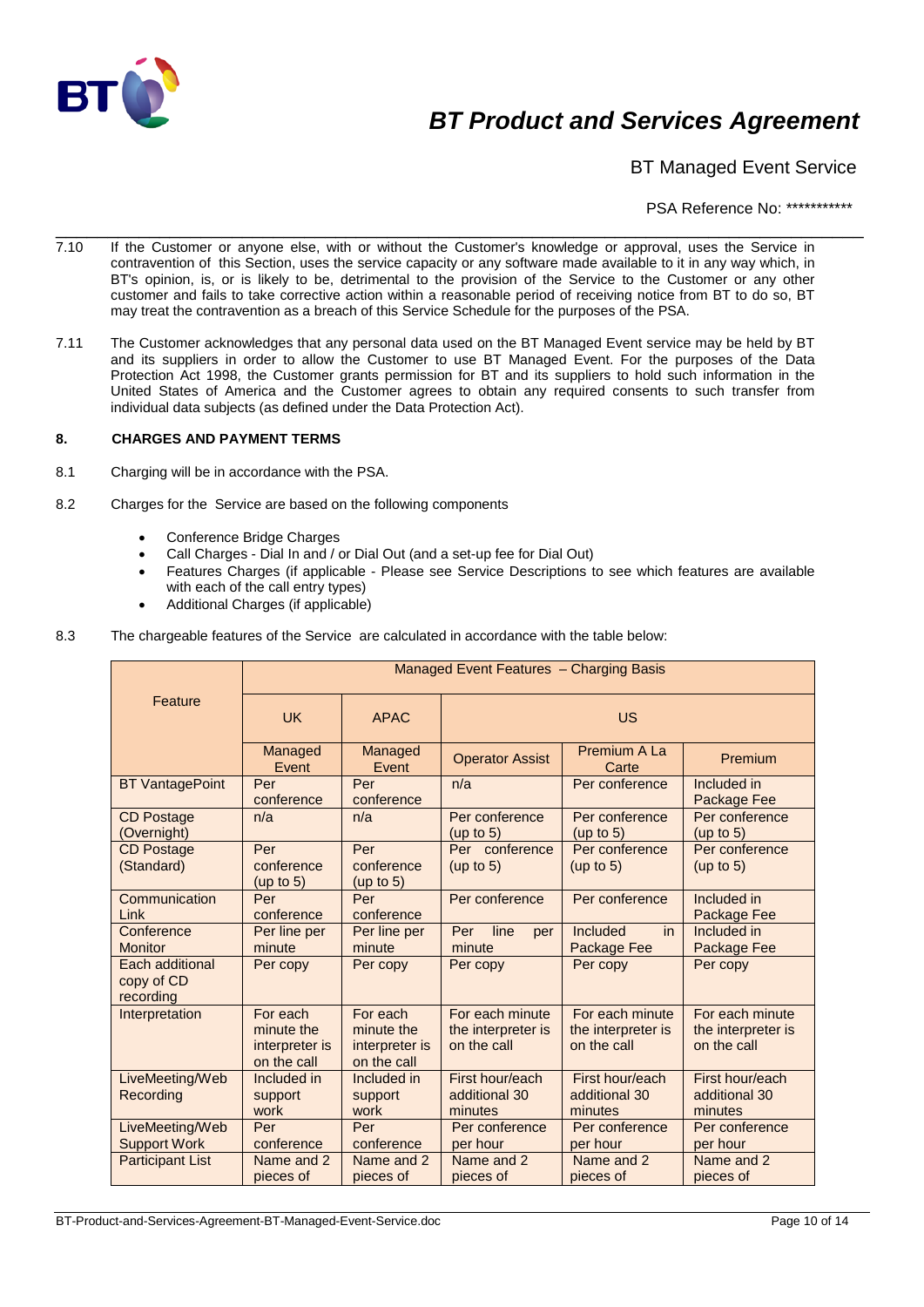

BT Managed Event Service

PSA Reference No: \*\*\*\*\*\*\*\*\*\*\*

|                                                                     | information.                               | information.                               | information. A                                               | information. A                                                  | information A                                                |
|---------------------------------------------------------------------|--------------------------------------------|--------------------------------------------|--------------------------------------------------------------|-----------------------------------------------------------------|--------------------------------------------------------------|
|                                                                     | A charge for<br>each<br>additional<br>item | A charge for<br>each<br>additional<br>item | charge for each<br>additional item                           | charge for each<br>additional item                              | charge for each<br>additional item                           |
| Playback                                                            | Per<br>conference                          | Per<br>conference                          | n/a                                                          | Per conference                                                  | Per conference                                               |
| Polling/Voting                                                      | Per line per<br>minute                     | Per line per<br>minute                     | n/a                                                          | Per conference                                                  | Per conference                                               |
| Q & A Sessions                                                      | Per line per<br>minute                     | Per line per<br>minute                     | n/a                                                          | Per conference                                                  | Included in<br>Package Fee                                   |
| Recording set up<br>and first copy<br>(email or CD) of<br>recording | Per<br>conference                          | Per<br>conference                          | Per conference                                               | Per conference                                                  | Per conference                                               |
| <b>Replay Access</b>                                                | Per minute                                 | Per minute                                 | Per minute                                                   | Per minute                                                      | Per minute                                                   |
| Replay name List<br>(Available in the<br>US only)                   | n/a                                        | n/a                                        | Per person                                                   | Per person                                                      | Per person                                                   |
| <b>Replay Plus</b><br>access                                        | Per minute                                 | n/a                                        | n/a                                                          | n/a                                                             | n/a                                                          |
| <b>Replay Plus</b><br>Recording                                     | Per<br>conference                          | n/a                                        | n/a                                                          | n/a                                                             | n/a                                                          |
| <b>Replay Plus</b><br>storage                                       | Per<br>day/week                            | n/a                                        | n/a                                                          | n/a                                                             | n/a                                                          |
| <b>Replay Recording</b>                                             | Per<br>conference                          | Per<br>conference                          | Per conference                                               | Per conference                                                  | Per conference                                               |
| <b>Replay Storage</b>                                               | Per day/per<br>week                        | Per day/per<br>week                        | Per day/per<br>week                                          | Per day/per<br>week                                             | Per day/per week                                             |
| <b>Restricted List</b>                                              | Per<br>conference                          | Per<br>conference                          | Per conference                                               | Per conference                                                  | Per conference                                               |
| Transcription                                                       | Per minute<br>of recording                 | Per minute<br>of recording                 | For first hour/per<br>additional 15<br>minutes               | For first<br>hour/per<br>additional 15<br>minutes               | For first hour/per<br>additional 15<br>minutes               |
| Translation                                                         | Quotation<br>available on<br>request       | Quotation<br>available on<br>request       | Per 1000 foreign<br>language words,<br>specific<br>languages | Per 1000<br>foreign<br>language<br>words, specific<br>languages | Per 1000 foreign<br>language words,<br>specific<br>languages |
| <b>Web Streaming</b>                                                | Depends on<br>service                      | Depends on<br>service                      | Depends on<br>service                                        | Depends on<br>service                                           | Depends on<br>service                                        |
| Web conference                                                      | Per line per                               | Per line per                               | Per line per                                                 | Per line per                                                    | Per line per                                                 |

8.4 In addition to any charges for travel and subsistence, BT will charge for the Service either as a flat rate fee or by the hour as set out in the Order Form.

8.5 BT reserves the right to charge for any additional work at the hourly rate specified in the Order Form.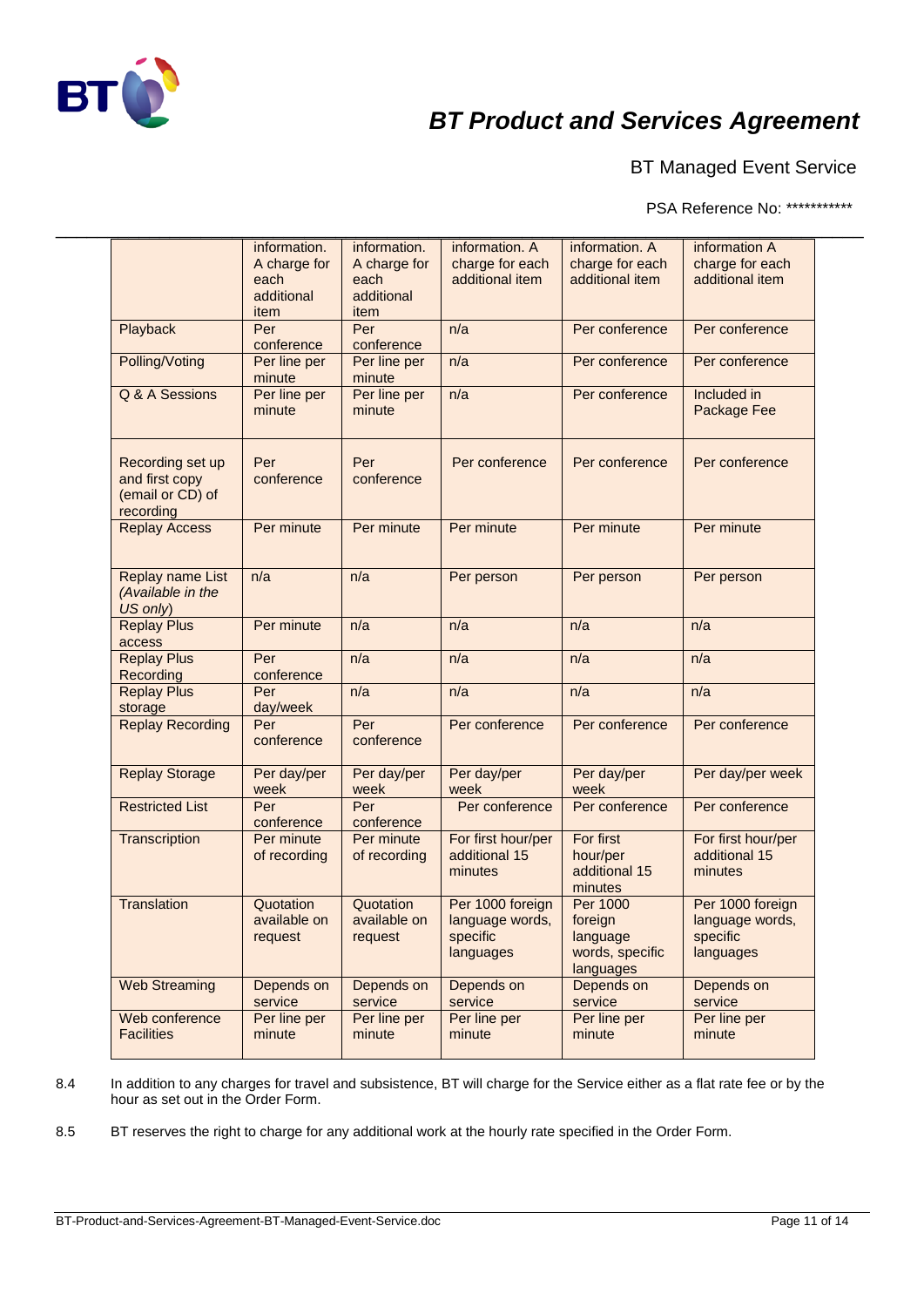

BT Managed Event Service

PSA Reference No: \*\*\*\*\*\*\*\*\*\*\*

- \_\_\_\_\_\_\_\_\_\_\_\_\_\_\_\_\_\_\_\_\_\_\_\_\_\_\_\_\_\_\_\_\_\_\_\_\_\_\_\_\_\_\_\_\_\_\_\_\_\_\_\_\_\_\_\_\_\_\_\_\_\_\_\_\_\_\_\_\_\_\_\_\_\_\_\_\_\_ 8.6 In addition to the charges set out above, BT will be entitled to charge for the travel & subsistence expenses which are reasonably incurred by the BT Event Manager for providing On-Site Support.
- 8.7 BT reserves the right to charge for additional costs incurred as a result of Participants failing to use the correct pre-registration automated mode of entry. Charges for incorrect use will be calculated using the relevant Premium Service rates.
- 8.8 BT may adjust the price of calls and/or access charges to reflect changes in cost of service which are beyond BT or its supplier's control, or due to a regulatory change. Price adjustments will be effective from the billing period following notice to Customer.

### **9. STANDARD ADDITIONAL CHARGES**

#### 9.1 **No Show Charge**

If no bridge minutes are recorded this will result in a No Show Charge being incurred for the failure to attend the booked call.

For any call classified as a No Show, a No Show Charge will be levied at the greater of:

- a) 100% of the Full Booked Value; or
- b) Minimum Commitment Charge.

#### 9.2 **Cancellation Charge**

Provided a booked conference call is cancelled more than 24 hours prior to the schedule start date there will be no Cancellation Charge.

If a booked conference call is cancelled between 1 and 24 hours prior to the scheduled start time a Cancellation Charge will be levied. The Cancellation Charge will be the greater of:

- a) 50% of the Full Booked Value: or
- Minimum Commitment Charge.

If a booked conference call is cancelled less than 1 hour prior to the scheduled start time, the Cancellation Charge will be the greater of:

- c) 100% of the Full Booked Value: or<br>d) Minimum Commitment Charge.
- Minimum Commitment Charge.

#### 9.3 **Under Utilisation Charge**

The Under-Utilisation Charge is the difference between the Total Conference Bridge Charge and the Minimum Conference Bridge Charge and will be charged in addition to the Total Conference Bridge Charge.

If the Total Conference Bridge Charge is equal to or greater than the Minimum Conference Bridge Charge, no Under-Utilisation charges will apply.

9.4 All booked phone conferences will be subject to a minimum charge:

The minimum charge will be the greater of the **"Minimum Commitment Charge"** and the **"Minimum Conference Bridge Charge"**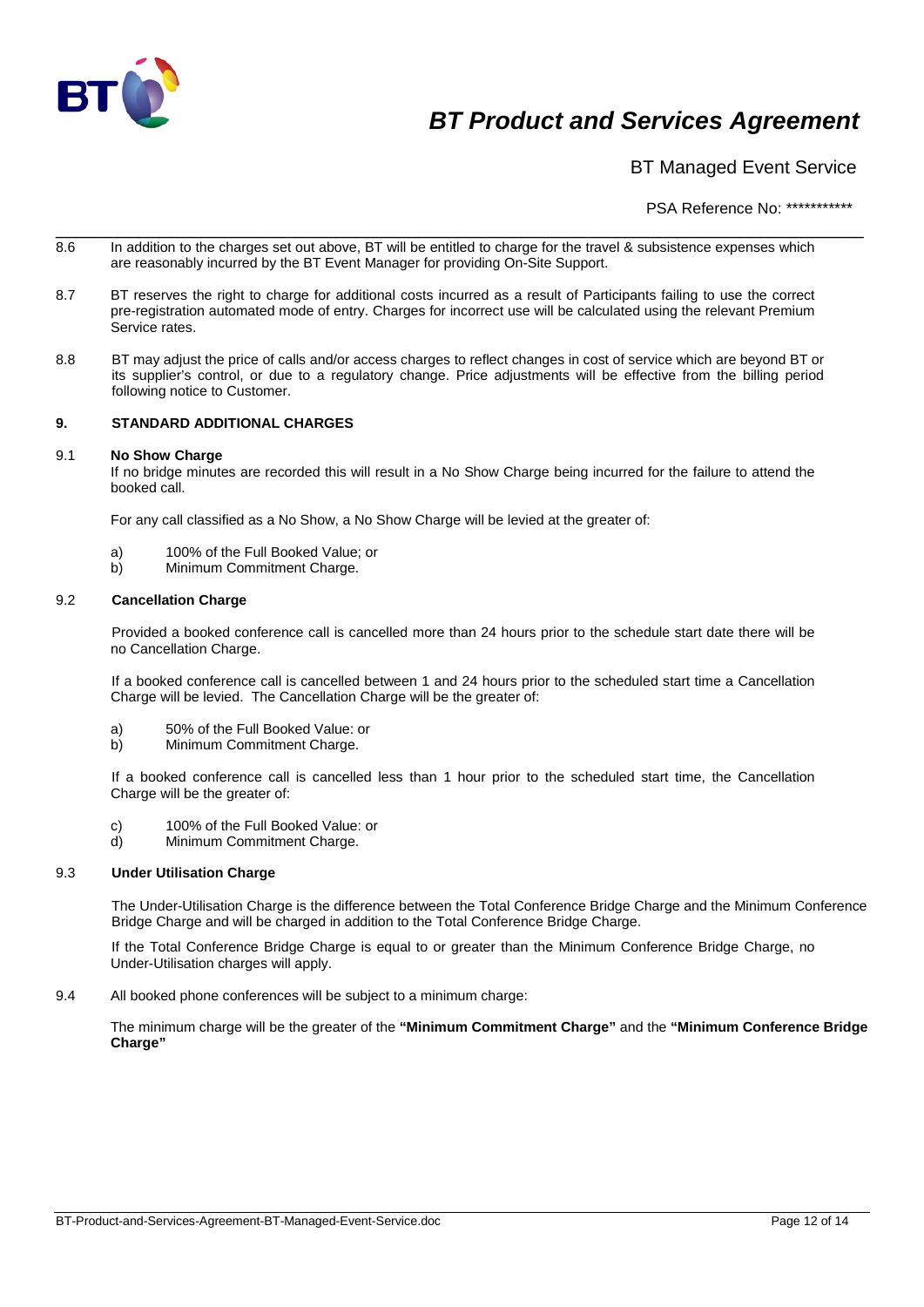

BT Managed Event Service

PSA Reference No: \*\*\*\*\*\*\*\*\*\*\*

### **9.5 Summary Table**

### **Cancellation Charges**

| <b>Cancellation Notice</b>                                                                  | <b>**BT Managed Event Service</b> |  |
|---------------------------------------------------------------------------------------------|-----------------------------------|--|
| >24 hours                                                                                   | No Charge                         |  |
| 1-24 hours                                                                                  | 50% of FBV *                      |  |
| $<$ 1 hour                                                                                  | 100% of FBV*                      |  |
| *FBV = Full Booked Value = Booked duration x Booked participants x Bridge charge per minute |                                   |  |

\_\_\_\_\_\_\_\_\_\_\_\_\_\_\_\_\_\_\_\_\_\_\_\_\_\_\_\_\_\_\_\_\_\_\_\_\_\_\_\_\_\_\_\_\_\_\_\_\_\_\_\_\_\_\_\_\_\_\_\_\_\_\_\_\_\_\_\_\_\_\_\_\_\_\_\_\_\_

#### **No Show Charges**

| <b>No Show</b>            | <b>**BT Managed Event Service</b> |
|---------------------------|-----------------------------------|
| No participants join call | 100% of FBV*                      |

## **Underutilisation Charges**

| <b>Call Attendance</b>                                | <b>**BT Managed Event Service</b> |  |
|-------------------------------------------------------|-----------------------------------|--|
| Total Actual Bridge Charge <<br>Minimum Bridge Charge | ***Minimum Bridge Charge          |  |
| ***Minimum Conference Bridge Charge = 75% of FBV      |                                   |  |

#### **Minimum Charge**

| <b>Minimum Charge</b>                                                                               | <b>**BT Managed Event Service</b>                                                         |
|-----------------------------------------------------------------------------------------------------|-------------------------------------------------------------------------------------------|
| The greater of the "Minimum"<br>Commitment Charge" and the<br>"Minimum Conference Bridge<br>Charge" | "Minimum Commitment Charge" or<br>"Minimum Conference Bridge Charge"                      |
| including calls that have a late cancellation charge or No Show charge.                             | Minimum Commitment Charge. This is a fixed charge that is applied to all Conference Calls |

### **\*\*BT Managed Event Service includes following Service Definitions:-**

- BT Attended/Meet&Greet/Event Call (All Regions)
- BT Automated/Instant (All Regions)
- BT Automated Pre-registration (All Regions)
- BT Plus (UK Only)